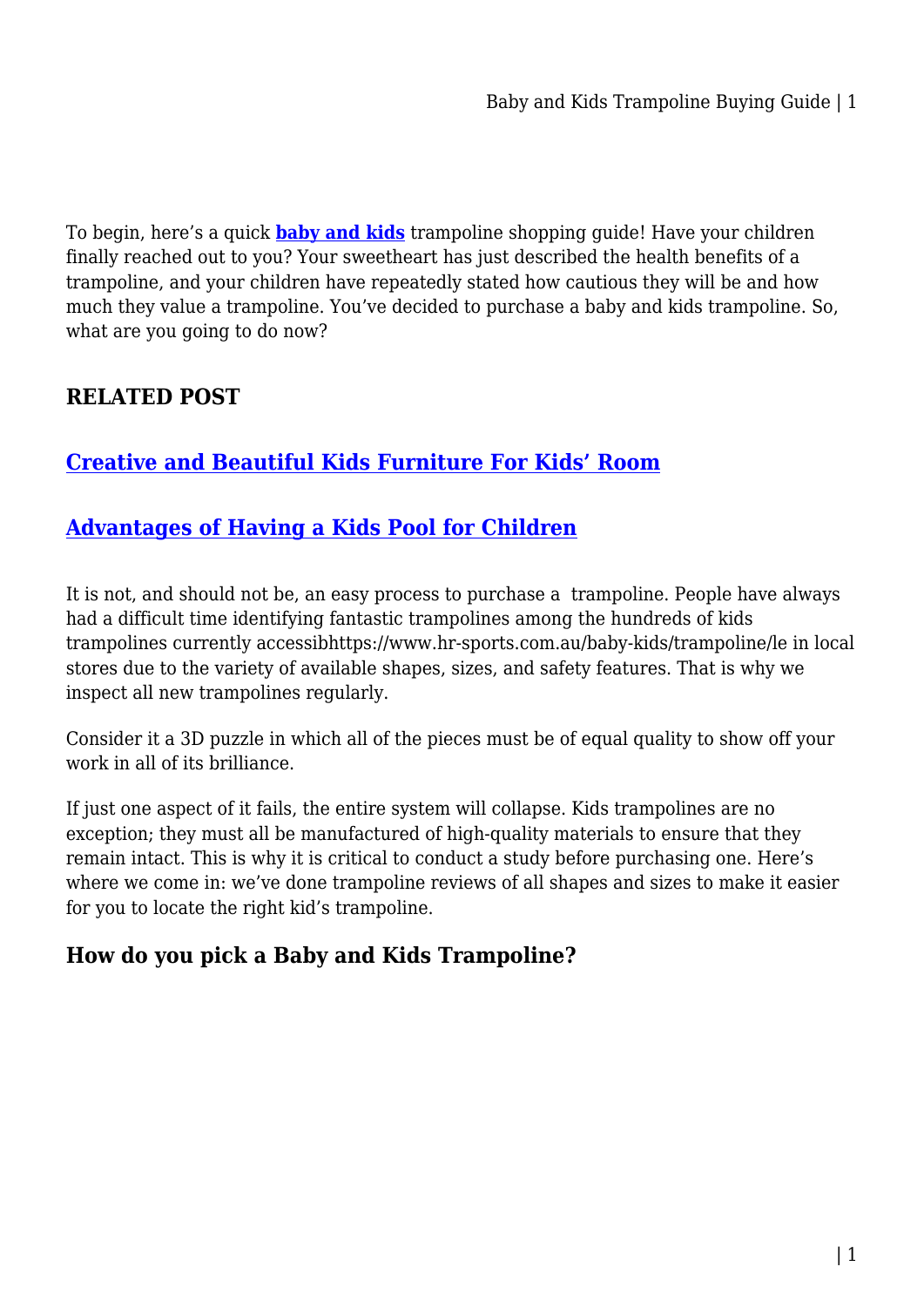

You can go for the one that looks the best, the most expensive **[kids trampoline](https://www.hr-sports.com.au/baby-kids/trampoline/)**, or use your common sense and figure out what you truly need based on a few variables we'll go over later. Of course, we recommend that you go with the second option.

# **TYPES**

Are you looking for a conventional kids trampoline, a little trampoline, a water trampoline, or maybe a bungee trampoline for commercial use?

The variety is wide, as are the distinctions. As you might expect, kid's trampolines are divided into various categories, each with its own set of requirements, ranging from the jumper's weight to the amount of jumping space requested.

### **Indoors and Out**

If you want to utilize an **[Afterpay trampoline](https://www.hr-sports.com.au/fitness/trampoline/)** for kids inside a closed room, make sure the floor height is at least several feet higher than the trampoline's actual height, as the bounce it provides can propel you into the air. Keep it in mind! You'll be fine if you're looking for an indoor tiny kids trampoline or a trampoline for small children, as the bounce height can't be too high.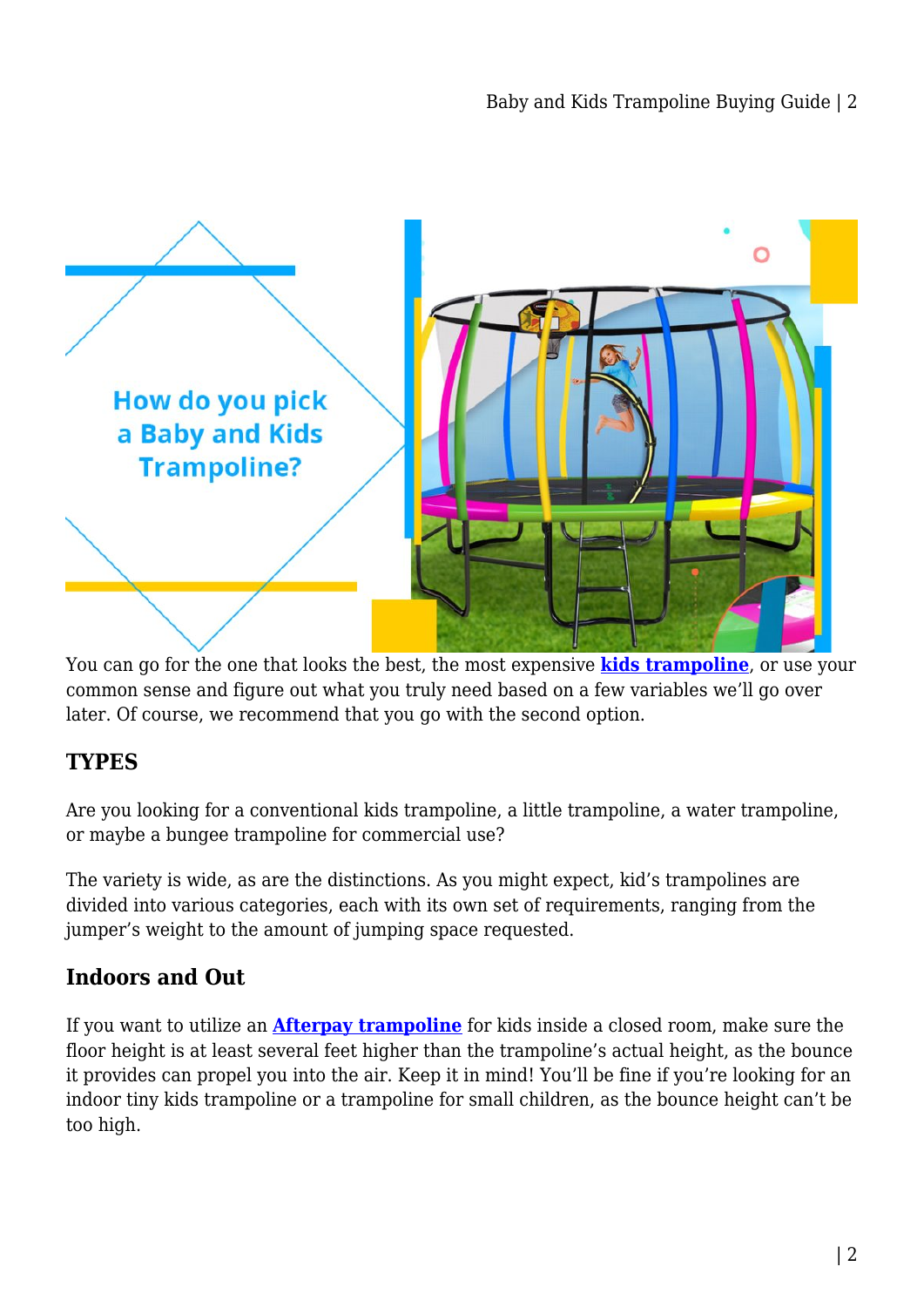The most frequent varieties of trampolines are outdoor kids trampolines, which can't be fitted inside and aren't a brilliant idea because there are metal parts everywhere.



There are two types of springs: those based on spring and those that aren't.

Most people are unaware that Afterpay **[trampolines](https://mumscloset.com.au/benefits-of-having-trampoline-at-your-home/)** for kids without springs exist. And, while it may sound like science fiction because springs are responsible for a bounce (the mat does not extend), it was made possible by specific innovative ideas.

Of course, there aren't many spring-free models, but those that do exist are among the best in terms of quality. If you've never heard of them before, don't worry; 98 per cent of kids trampolines are still made of old-school steel. Let's only cite bungee cords as an example of different spring types, as they're most typically found on tiny kids trampolines.

**[Springless trampolines](https://www.hr-sports.com.au/fitness/trampoline/)** are the best option if safety is your top priority. Because the spring-based Afterpay trampoline for kids has only one layer of protection (padding), it is possible for the padding to move and pose a threat to the jumper. Jumping on or through springs is not a pleasant experience, and it is also dangerous. You'll be lucky if you only get a few scrapes, as a broken foot or toe is the most likely injury.

They are designed to end the danger. They accomplish this by removing springs and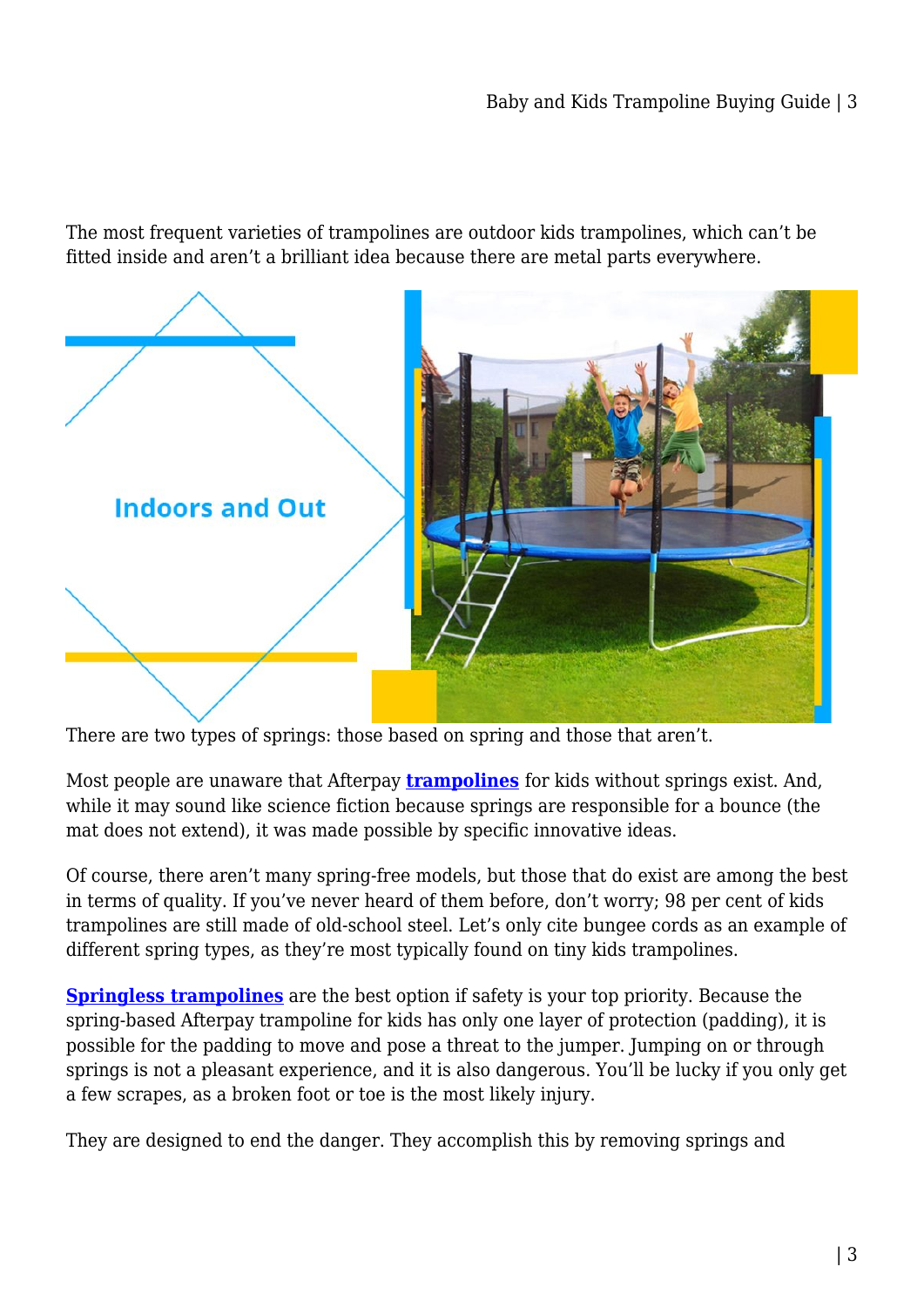padding using a unique design approach. However, it would help if you did not assume that they are entirely safe. At the end of the day, it's all about the "rule set" — what you should and shouldn't do.

#### **SHAPES**



Is it an oval, round, rectangular, or square? Which of the forms is the most ideal? If you only require it for occasional enjoyment, then whatever you like will suffice, as long as the weight of the jumper does not exceed the product restrictions. There is no difficulty for gymnasts; they require rectangle-shaped equipment.

### **Round**

The most common outdoor Afterpay **[trampoline for kids](https://www.hr-sports.com.au/baby-kids/trampoline/)** is for bouncing fun on occasion. They are considered beginner trampolines because they direct jumpers to the middle of the mat. Read kids trampoline reviews to ensure that your trampoline activities are safe and enjoyable.

# **Rectangular**

Rectangle kids trampolines are the most popular among gymnasts and others who require a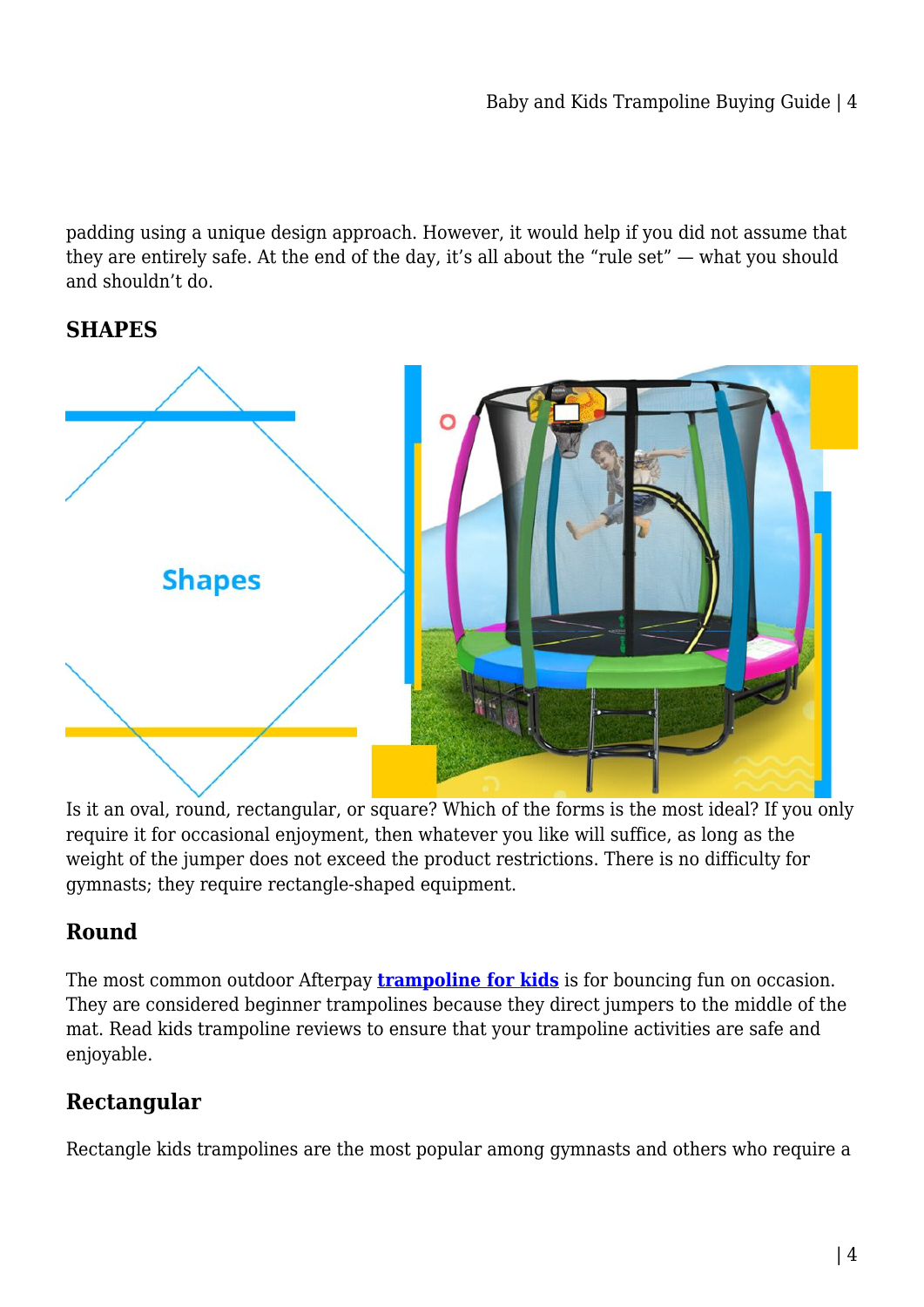trampoline with a strong bounce and additional safety. Rectangular trampolines are the best and highest bouncing trampolines available.

### **Oval / Square**

Square kids trampolines are gaining popularity like never before, as they attempt to combine the safety of a round trampoline with the bounce quality of a rectangle **[trampoline](https://afterpay-store.blogspot.com/2021/12/the-complete-guide-to-purchasing.html)**.

### **SIZING**